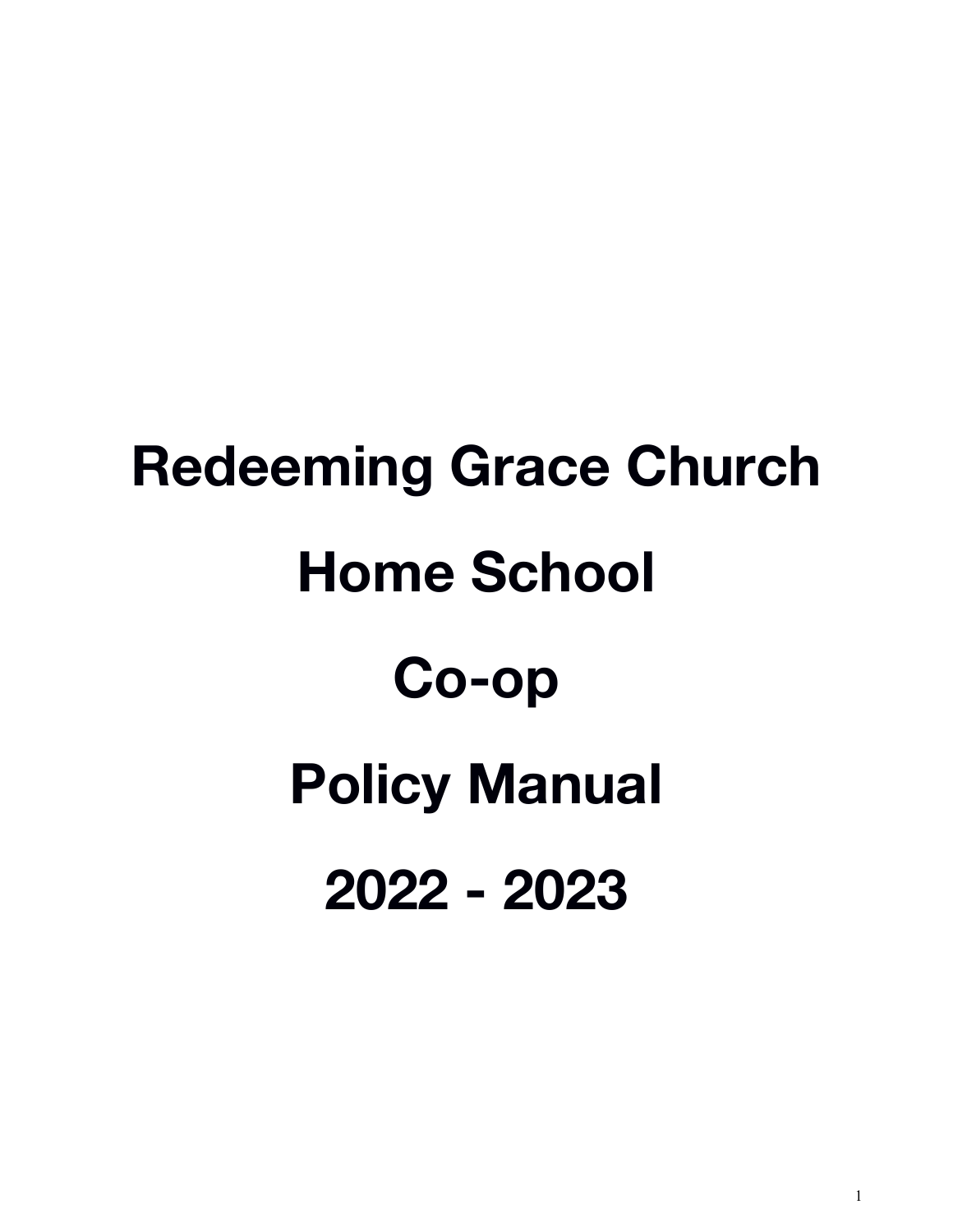## **Table of contents**

| <b>OUR PURPOSE.</b>  |  |
|----------------------|--|
|                      |  |
|                      |  |
|                      |  |
|                      |  |
|                      |  |
|                      |  |
|                      |  |
|                      |  |
|                      |  |
|                      |  |
|                      |  |
|                      |  |
|                      |  |
|                      |  |
|                      |  |
|                      |  |
|                      |  |
|                      |  |
|                      |  |
|                      |  |
|                      |  |
| <b>HOMEWORK OVER</b> |  |
|                      |  |
|                      |  |
|                      |  |
|                      |  |
|                      |  |
|                      |  |
| $SPILLS$             |  |
|                      |  |
|                      |  |
|                      |  |
|                      |  |
|                      |  |
|                      |  |
|                      |  |
|                      |  |
|                      |  |
|                      |  |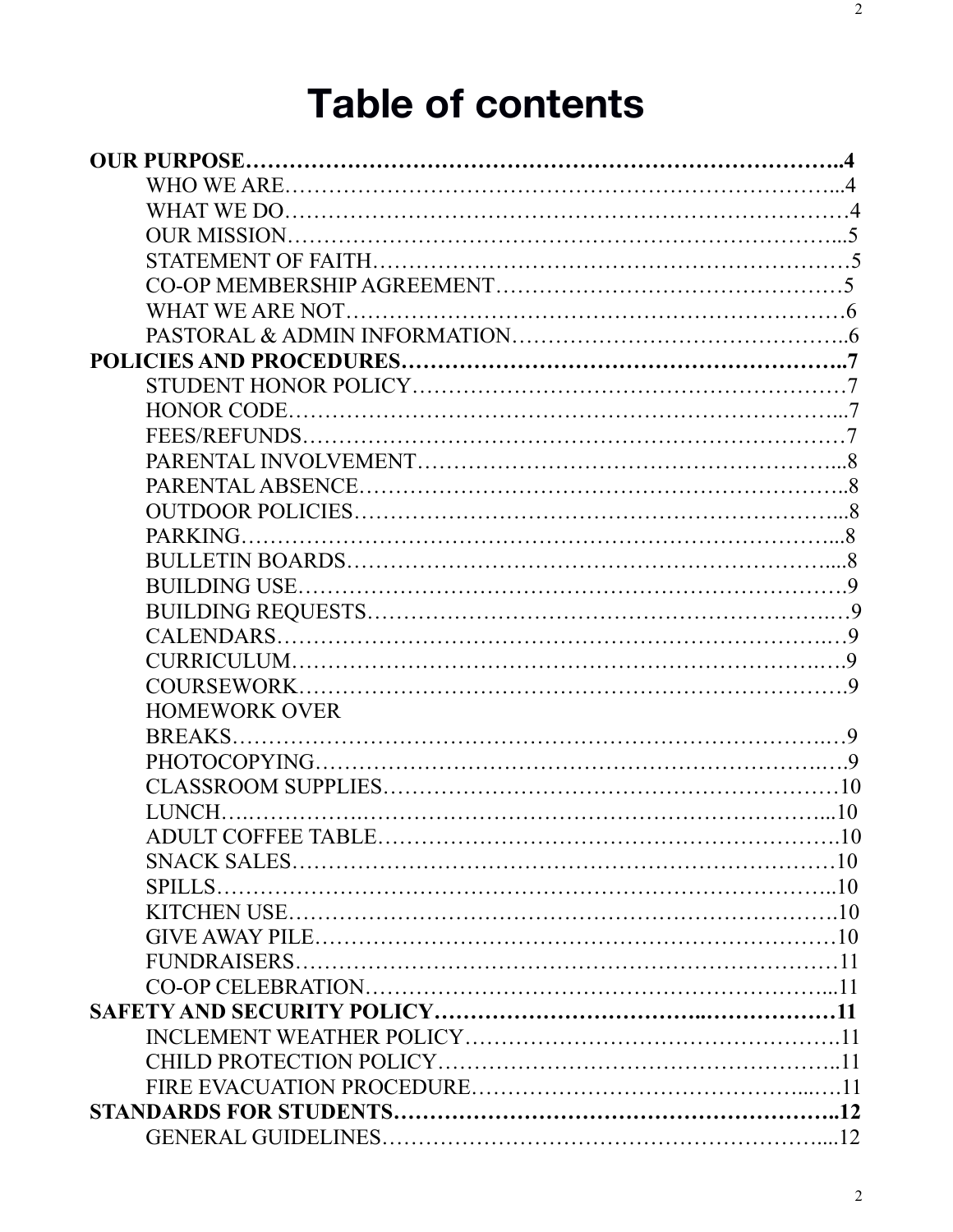| <b>INAPPROPRIATE</b> |  |
|----------------------|--|
|                      |  |
|                      |  |
|                      |  |
|                      |  |
|                      |  |
|                      |  |
|                      |  |
|                      |  |
|                      |  |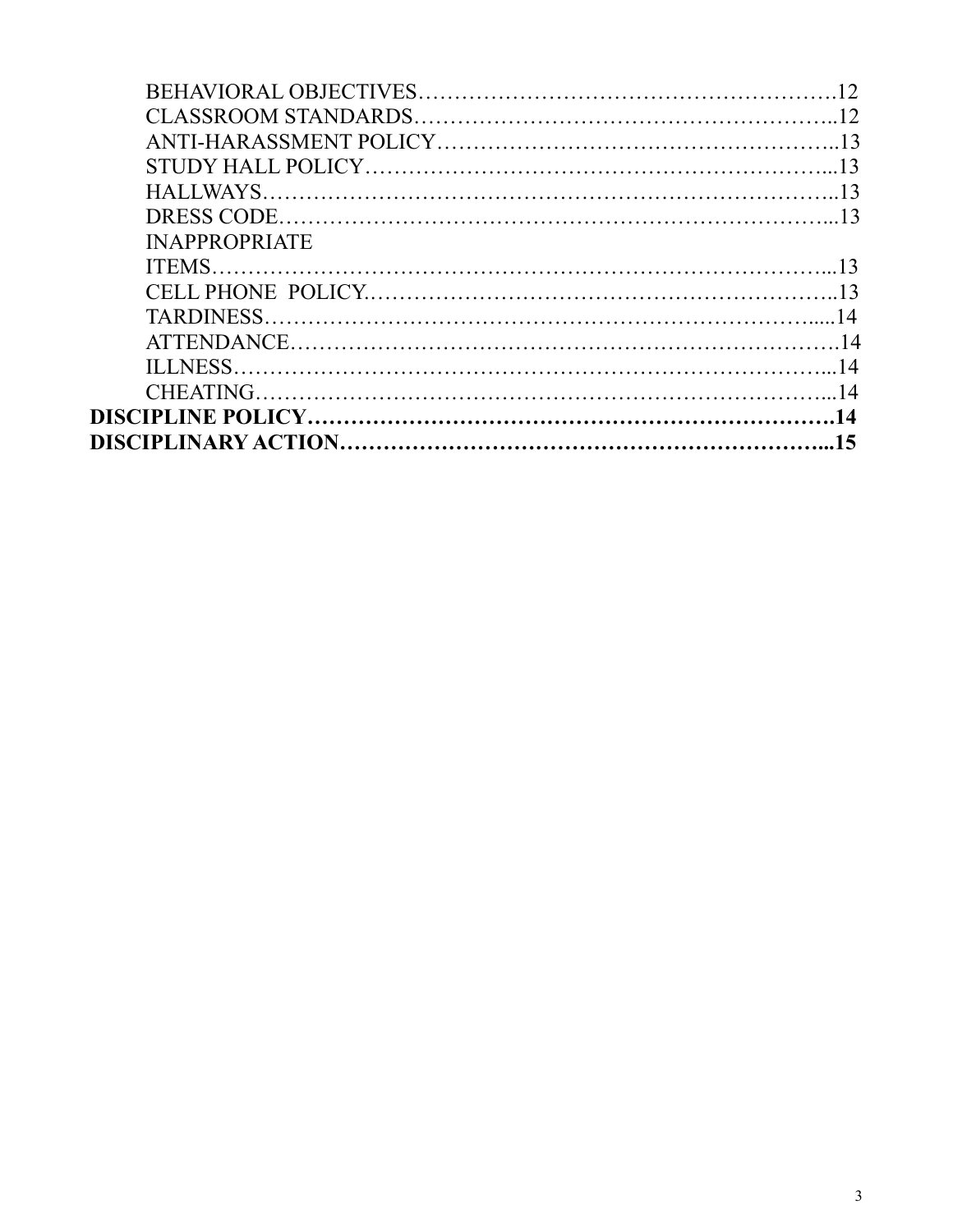#### **OUR PURPOSE**

God has called us to raise our children to know Him and to love Him with all their heart, soul, mind and strength (Deut. 6:4-9). Thus, our desire is to live for the glory of God and to encourage our children to do the same. The local church is a means of grace to help parents accomplish this task. The purpose of the RGC Co-op is to encourage, assist, and support homeschooling parents who are members, pursuing membership, or sponsored by a co-op member of Redeeming Grace Church. We want to provide a context where biblical relationships can grow between families, parents and kids. All co-op families must read and agree with RGC's statement of faith. Our desire is that participation in this Co-op will yield these relationships and will also stimulate academic growth as well as help for participating students.

#### **WHO WE ARE**

Redeeming Grace Church (RGC) Homeschool Cooperative (Co-op) exists to provide a supportive and encouraging community for homeschooling families as they pursue academic excellence and raising their children in the discipline and instruction of the Lord (Ephesians 6:4). The Co-Op is a setting where parents can receive assistance from each other in their existing home school program. Every family has a different reason and vision behind their choice to homeschool, and we aim to be a community of believers that encourages and supports each other on this journey and brings Glory to God in the process.

At our very core, the co-op is a Gospel based community, rooted in the love of Jesus Christ. By God's grace, through his word and Spirit, RGC seeks to transform students by the renewing of their mind after the image of Him who created them. We desire to bring into conscious subjection to God what has been redeemed in and through Christ.

The Co-op is open to members of Redeeming Grace Church and to families in our community with a sponsoring member. If you are not a member of RGC, you will need to be sponsored by someone in the church and meet with the Co-op leadership team for an interview.

#### **WHAT WE DO**

The RGC Co-op in partnership with parents hosts classes on Tuesdays (7th-12th grades) and Thursdays (K-12th grades) from September thru May. This co-op format assists parents as a compliment to their own homeschooling program. A typical co-op day may consist of up to 5 classes that may be enrichment and academically based, with a lunch break at 12:20. The academic classes can replace what you are currently using at home, as homework is a requirement for these types of classes. Enrichment type classes will engage your child in a fun filled environment for learning. We welcome children from K-12th grade, with childcare for those under kindergarten age

This is a volunteer driven ministry of RGC, it is run by parents for parents. Teachers are not paid, so if you join our community, come prepared to give your time in some way, shape or form. Many parents teach a class; however, as our community grows, we will be in need of teaching assistants and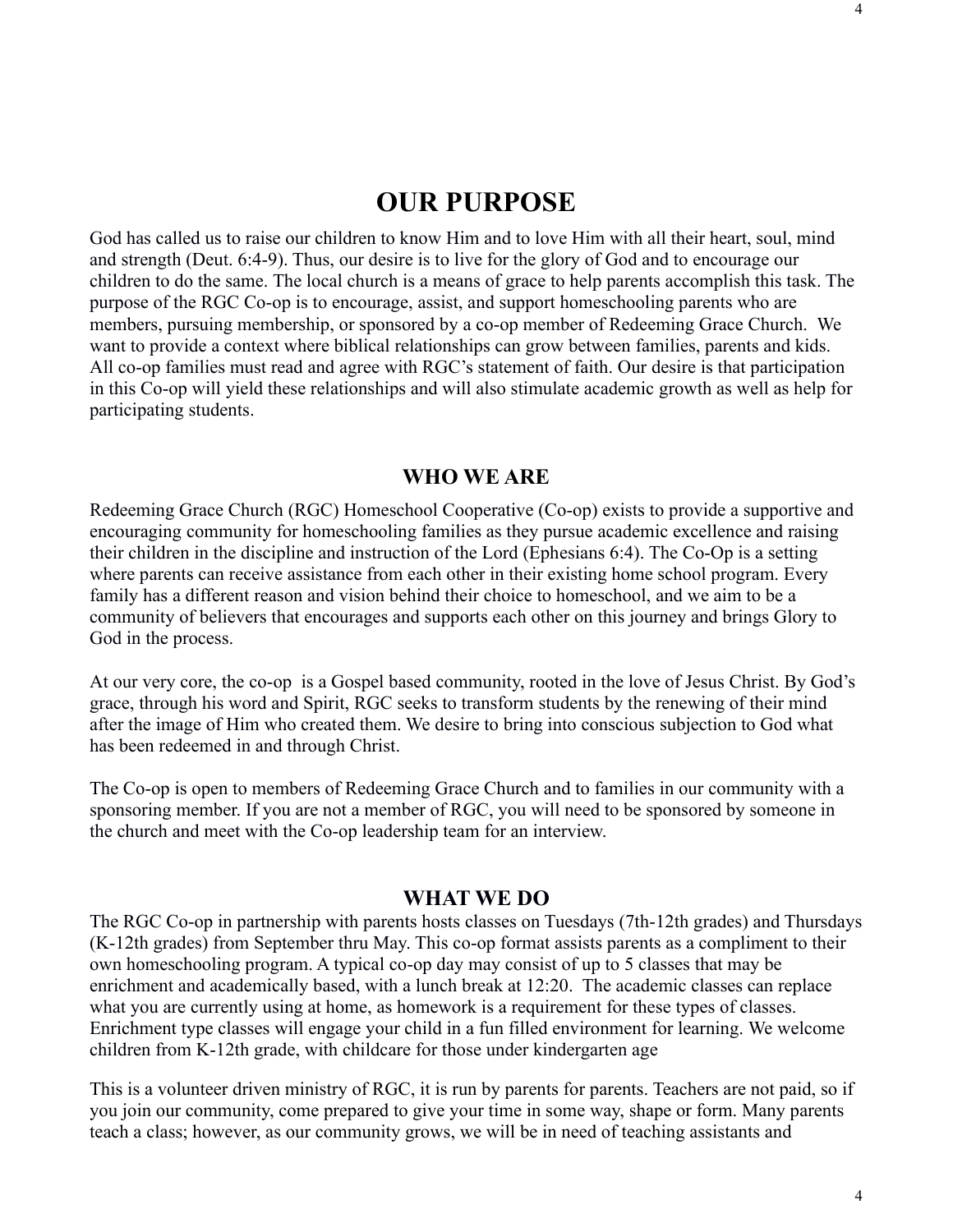childcare. We are happy to teach and pour our strengths into your child(ren), and we ask those who join us to do the same. We do not have a preferred curriculum. All class subjects are based on what a volunteer is comfortable, confident, and interested enough to teach.

#### **OUR MISSION**

RGC co-op exists to encourage, support and build up the local community of believers on the journey of homeschooling their family. Our co-op intends to bring together homeschooling families to support each other in their calling of educating their children and teaching them about Jesus Christ. The goal is to provide a wholesome educational experience in small group settings working in a cooperative manner, with parents banding together as volunteers. We are here to support each other, and help instill a lifetime love of learning in each other's children.

#### **OUR STATEMENT OF FAITH**

Parents and teachers are asked to sign and declare they agree with our statement of faith in order to join the RGC co-op, this ensures we agree on the basics of our Christian faith.

- 1. We believe the Bible to be the inspired, inerrant, and infallible Word of God and of supreme and final authority in faith and life.
- 2. We believe there is one living and true God, an infinite, intelligent Spirit, perfect in all his attributes, and one in essence but eternally subsistent in three persons: Father, Son, and Holy Spirit.
- 3. We believe in the fall of man; although originally created in the image of God, through the disobedience of Adam, man is born with a sinful nature and is unable to justify himself before God.
- 4. We believe that Jesus Christ being fully God became fully man, born of a virgin, lived a sinless life, died on the cross, was raised bodily and resides at God's right hand and will personally come again.
- 5. We believe that salvation is a gift from God offered to all people, by his grace alone, not by works, and is accepted by a personal faith in Jesus Christ, whose precious Blood was shed on Calvary for the forgiveness of sins.
- 6. We believe the marriage covenant was created by God and is between one biological man and one biological woman. All other sexual relationships outside of covenant marriage are contrary to the Word of God.

#### **CO-OP MEMBERSHIP AGREEMENT**

- The family must be a member of Redeeming Grace Church or sponsored by a current member of RGC Co-op. **Non- RGC families must be a member of a church and provide pastoral contact information**
- The conduct of all participants in co-op, both parents and students, will be consistent with the teaching of Scripture and in alignment to RGC's statement of faith.
- All speech and behavior will be wholesome, respectful, and honoring to one another and to Christ.
- All Co-op participants agree to settle disputes and conflicts by following the biblical model of conflict resolution (Matthew 18:15-17). If unable to resolve their differences, families may seek assistance from the RGC Co-op leadership team. In some cases, families may petition the pastoral team at RGC to provide Biblical counseling in order to resolve the situation. However, in all cases, families will always abide by the decision of the leadership team and/or pastoral team.
- All policies in the RGC co-op manual will be reviewed by both parents and students attending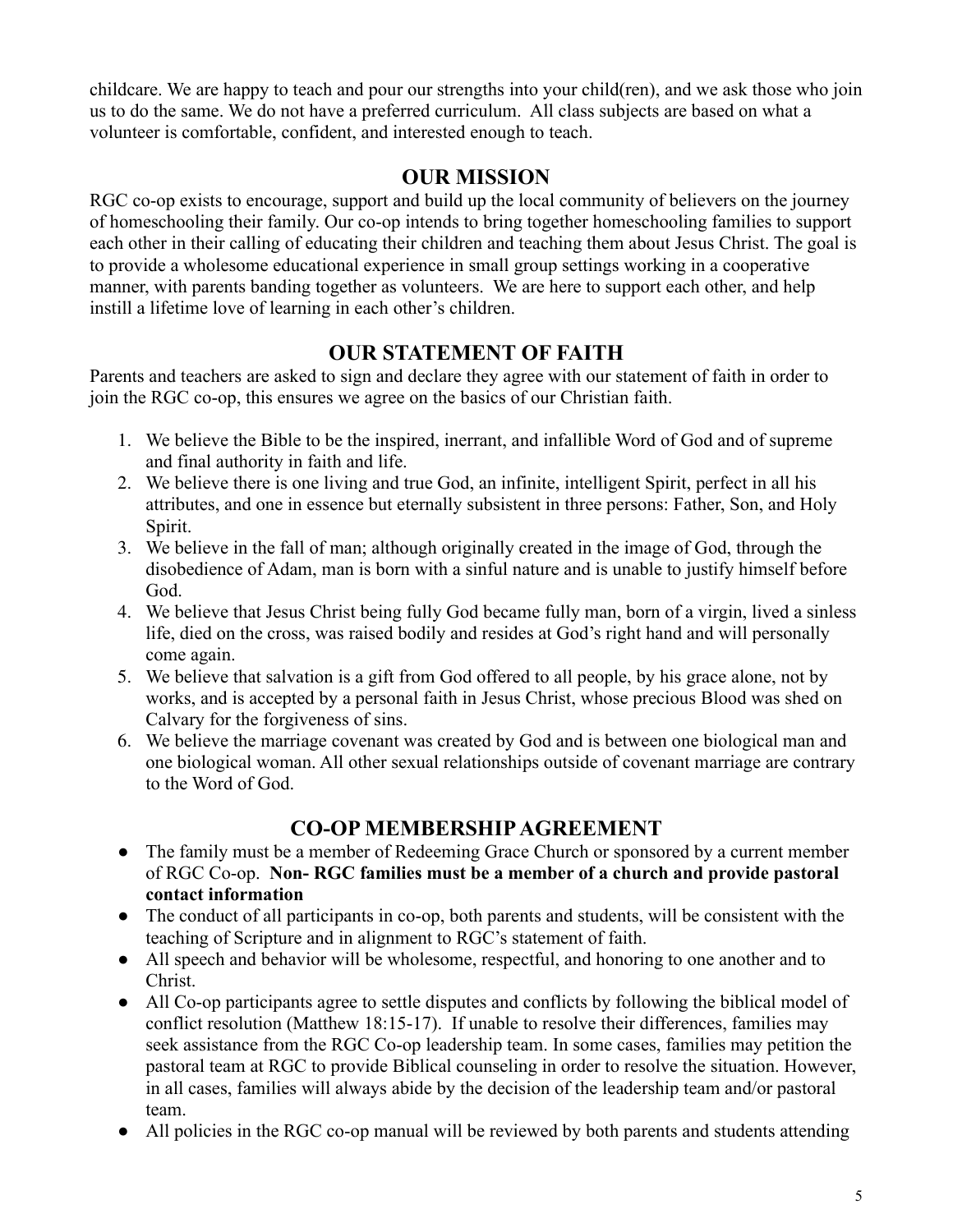6

RGC Co-op.

- All students/parents will abide by the contents of the co-op policy manual; acknowledging the Co-op policy manual is a living document, and may be altered at any time.
- All policies found in the RGC co-op Policy manual will be supported and followed in good faith.
- At least one parent is required to be at Co-op while the child is in class.

#### WHAT WE ARE NOT

**The Co-op is not a school** and assumes no responsibility to provide legal covering for home schooling. Nor do we guarantee that participation in the Co-op will ensure any measurable result on any standardized achievement test. Parents in the Co-op are responsible for the academic progress of their children. When/if a student graduates in our homeschool graduation, the church or the Co-op is not graduating the student. The parent is graduating the student (so the church or Co-op name will not appear on the student's diploma.). Parents can choose not to graduate a student if they fail to meet the needed requirements.

We are not a drop off program. We are a "families helping families program." Most teachers (\*paid/for profit classes are the exception and will be noted as such on the schedule) are homeschooling parents who want the educational diversity of a Co-op setting. Parents who are not teachers will be assigned other helping positions. These teacher/helper positions are weekly, school-year long commitments. **It is required that all enrolling families take a minimum of two classes (excluding drama), and more than two study hall periods per day are prohibited.**

#### **PASTORAL AND ADMINISTRATIVE SUPPORT**

**Elder Oversight:** David Falke (david.falke@gmail.com)

**Church Office Contacts:** Sam Bonnet [\(Sbonnet@rgcfairfax.org\)](mailto:Sbonnet@rgcfairfax.org)

**Leadership Team: Directors-** Stacy Pratt (mompratt11@gmail.com) and Gloria Robinson (Robin4sons@aol.com), Diane James (dianejamesconsulting@gmail.com), Rebekah Falke  $(Rebekahfalke@gmail.com)$ , Christina Cottrell  $(lucasandster@gmail.com)$ 

*Members of the Leadership Team are referred to as "Team Members" in this document.*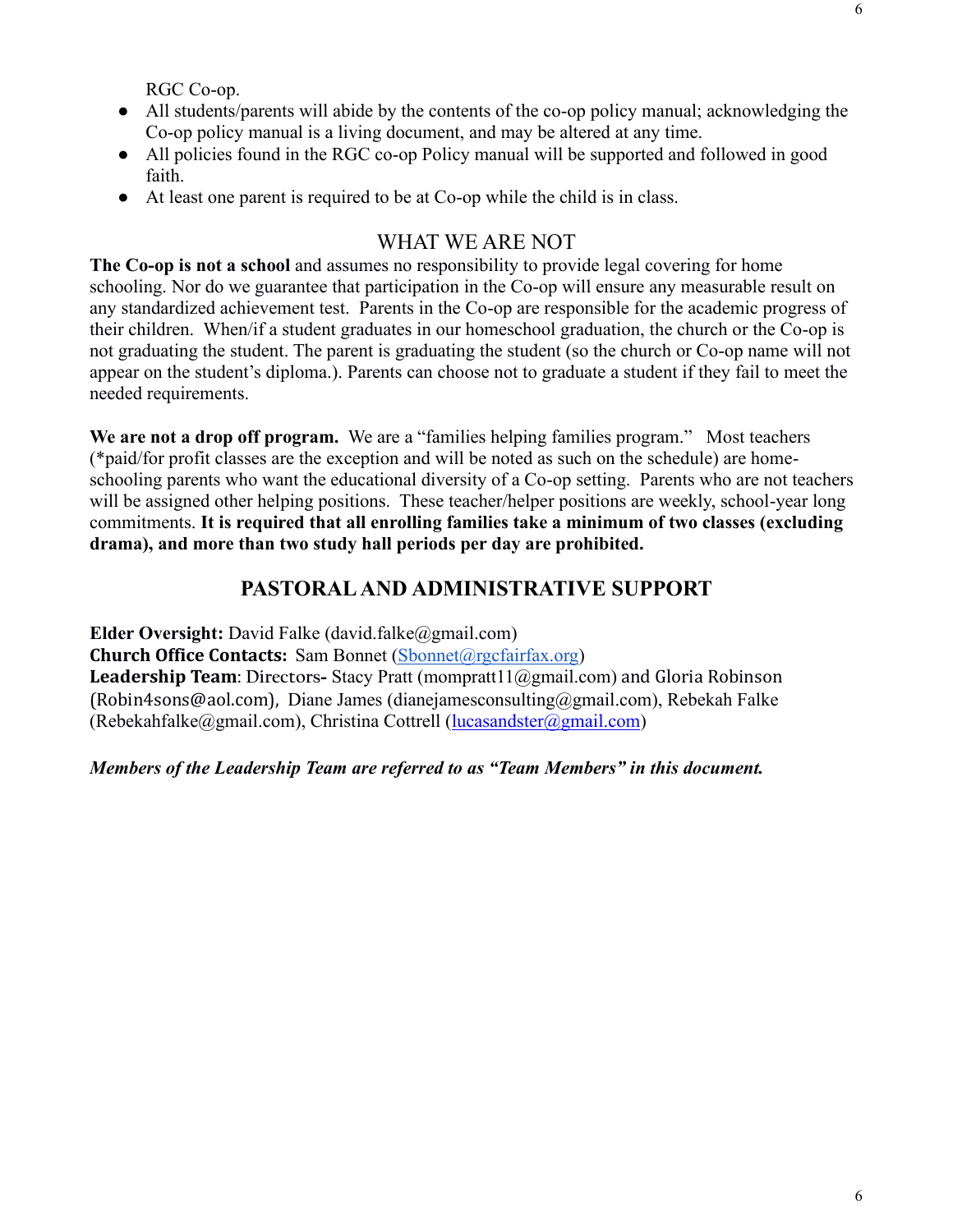## POLICIES AND PROCEDURES

#### **STUDENT HONOR POLICY**

In the light of the TRUTH of God's Word:

- I will seek to reverence God with profound devotion as my Creator, Sustainer, and Redeemer through Jesus Christ.
	- Reverence towards God in thought, speech and actions
	- Reverent behavior during all prayers
	- Reverent behavior in reading and discussing God's Word

In light of COURAGE needed to live the truth of God's Word as Christians:

- I will seek to be respectful of others by showing them consideration, appreciation, and deference because they are bearers of the image of God.
	- Respectful disposition toward adults and all others in authority
	- Respectful disposition toward peers
	- Attentive attitude while a teacher is talking or giving instruction
	- Cooperative attitude when working with others
	- Considerate behavior in public hallways

In light of the life of SERVICE we are called to live as Christians:

- I will seek to be responsible for myself while being trustworthy and reliable in the performance of all the duties to which Christ has called me
	- Care for his/her property and the property of others
	- Care and respect for the property of the church
	- Quiet, on task behavior during independent work time
	- Prompt attendance at school and classes
	- Prompt compliance with a request from an adult or a person in authority
	- Compliance with Co-op policies and procedures
	- Diligent completion of work to the best of the students ability

#### HONOR CODE

*I pledge that I will strive to be reverent to God, respectful of others, and responsible for myself, seeking to honor Christ in everything I say and do.* 

#### FEES/REFUNDS

- Registration: \$130 per student (non-refundable after August 9) payable to Redeeming Grace Church. The church will use that fee to cover overhead costs, which include the co-op celebration, two pizza parties, photocopying costs, supplies, and general administrative costs associated with room set up and clean up.
- There are also individual class costs/fees payable at registration which go directly to the teacher (these fees are variable depending upon the class).
- ● **Class fees are generally non-refundable, as the fees are spent on supplies for your enrolled student before classes begin.**
- Payment plans are available upon request.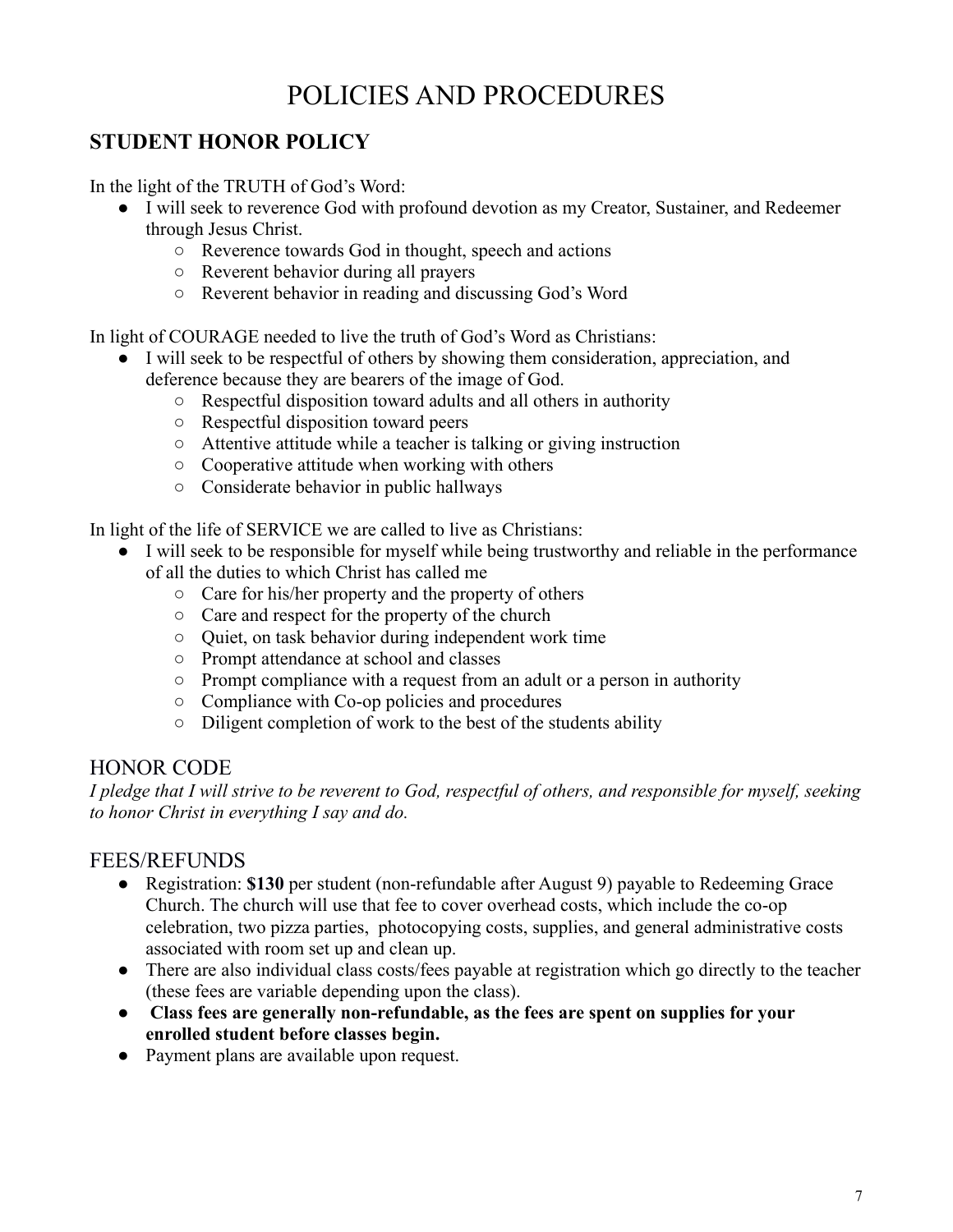#### **PARENTAL INVOLVEMENT**

- Our Co-op is not a drop-off program.
- Parents are expected/needed to serve. While your student is in class parents will be given other serving roles such as teachers helper, substitute, and others. Teaching is highly encouraged.

#### **PARENTAL ABSENCE**

- In the event of parental absence, there will be a clipboard on the bulletin board table for parents to write the student's name and the name of the adult who will be responsible for the student(s) while the parent is absent.
- Only  $9<sup>th</sup> 12<sup>th</sup>$  grade students may be at Co-op without a parent or designated responsible adult. (But parents of  $9<sup>th</sup>$ -12<sup>th</sup> graders will be assigned weekly serving responsibilities.)
- $\bullet$  If a 7<sup>th</sup> or 8<sup>th</sup> grade student needs to be at the building without a parent on Tuesdays, please coordinate with an adult to be responsible for the student.
- **It is up to the absent parent to secure appropriate subs for themselves in every class.**

#### **OUTDOOR POLICIES**

- **Parents are always responsible for their children.**
- **On Tuesdays, students may not be outside unless a parent is outside to supervise.**
- On Thursdays, at lunchtime, students may only be at the soccer fields, at the playground (with a parent), or at the picnic tables.
- Students may not walk across Rt. 123 to go to the gas station or to the store.
- The only time a student may walk off church grounds is to walk home, and they must have their parent's written permission.
- Students may not be outside between classes (including in a car) and need to be inside when waiting for a ride.
- There are to be no bikes, skateboards, scooters etc... in the parking lot during Co-op hours unless prior arrangements have been made and/or parental supervision is available.

#### **PARKING**

- Park in front of the basement auditorium (exception for highschool drivers).
- High school drivers are required to park in the side lot closest to the Buddhist Temple.
- **No parking in the Visitor parking spaces in front of the church building.**
- Written permission is required if a student is going to drive another student to/from co-op.

#### **COMMUNICATION**

- All important Co-op information will be communicated via email. Parents must provide a current and accurate email address in order to be informed of upcoming Co-op meetings, activities, etc.,
- Co-op documents are available on our website such as our schedule, calendar, policy manual.
- The Co-op facebook group (Redeeming Grace HEA Group) is where Co-op members can communicate any information that might be of interest to Co-op members.
- The bulletin boards at Co-op are for public use. Members can post advertisements for upcoming events, curriculum for sale etc….

#### **BUILDING USE**

If for any reason you would like to reschedule a class or schedule an additional event at the building for your class, please talk to a Team Member before coordinating with Sam Bonnet (SBonnet[t@rgcfairfax.org\)](mailto:sstrylowski@rgcfairfax.org).

8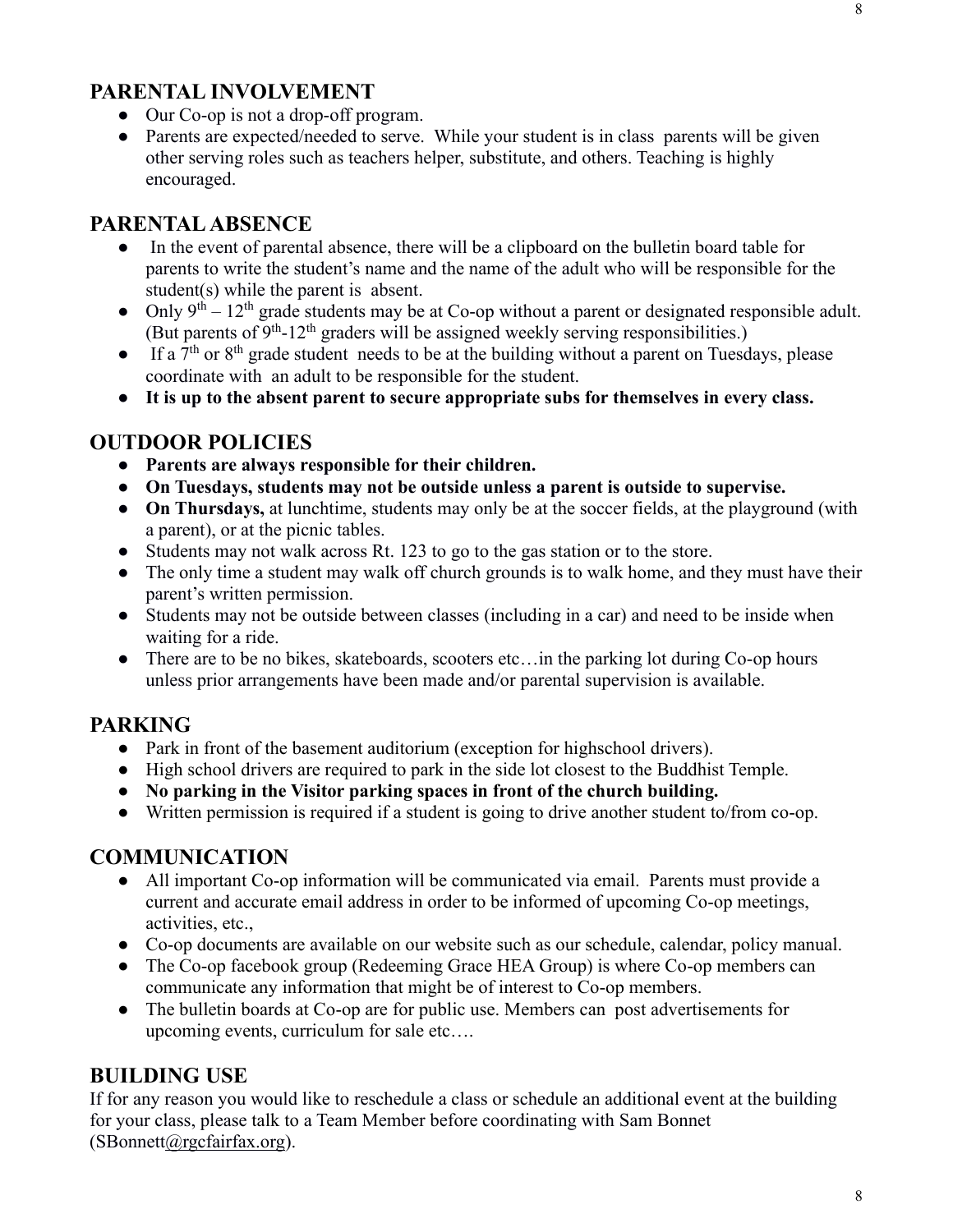#### **BUILDING REQUESTS**

If you have special room change or set-up requests, plan to have an outside speaker or activity and have unique needs, email Gloria Robinson (robin4sons@gmail.com) with your request/need.

#### CALENDAR

Classes meet primarily on Thursdays with Middle/high school classes also meeting on Tuesdays. Please note, a middle/high school class may have a special lab day, a mid-term, a final exam, or a final class in addition to the regularly scheduled Tuesday and/or Thursday classes. This information is found in the course description for your class.

- **Parents:** *There are two co-op planning meetings with required attendance. An adult from your household MUST be present. One meeting is in the fall, and the other in early spring.*
- **Age/Grade Level** Due to the size of the Co-op, kindergartners need to be five as of September 30 of that school year. If you would like to request an exception, please speak to a Team Member.

#### **CURRICULUM**

Parents have full responsibility for their child's education. Redeeming Grace Church gives freedom for the teacher to choose the best curriculum for the class. Each teacher is required to teach in accordance with Scripture and with the practices and beliefs of Redeeming Grace Church. If parents have a concern about a specific curriculum, they are encouraged to discuss this with the teacher, and if necessary, a Team Member. Teachers are required to review their curriculum and discuss any questionable material with a Team Member.

#### **COURSEWORK**

- The student is expected to attend all classes, meet deadlines, participate respectfully, and perform to a satisfactory level on quizzes, tests, and assignments.
- The student must contact teachers in advance to obtain information regarding assignments that will be missed while the student is away from school
- All tests should be proctored, put in an envelope, and signed by the parent. Homework should be overseen by the parent.

#### **HOMEWORK OVER BREAKS**

- Co-op's scheduled days off are listed on the Co-op calendar.
- Teachers schedule a light workload over the breaks. No Sunday due dates.
- Teachers have tests due on Tuesdays or Thursdays.

#### **PHOTOCOPYING**

The copier is for Co-op class use only. You must comply with the copyright laws for the material you are reproducing.

#### **CLASSROOM SUPPLIES**

The classrooms are for the primary use of Grace Kids on Sundays. Please remove supplies and personal belongings from the room at the end of a class. Please put your name on the supplies you store in the Co-op storage room and remove them at the end of the Co-op year. (Everything must go home at the end of the academic year!) Do not store food in the Co-op storage room! Do not use any of the consumable church supplies in the classroom or in the storage room (except dry erase markers).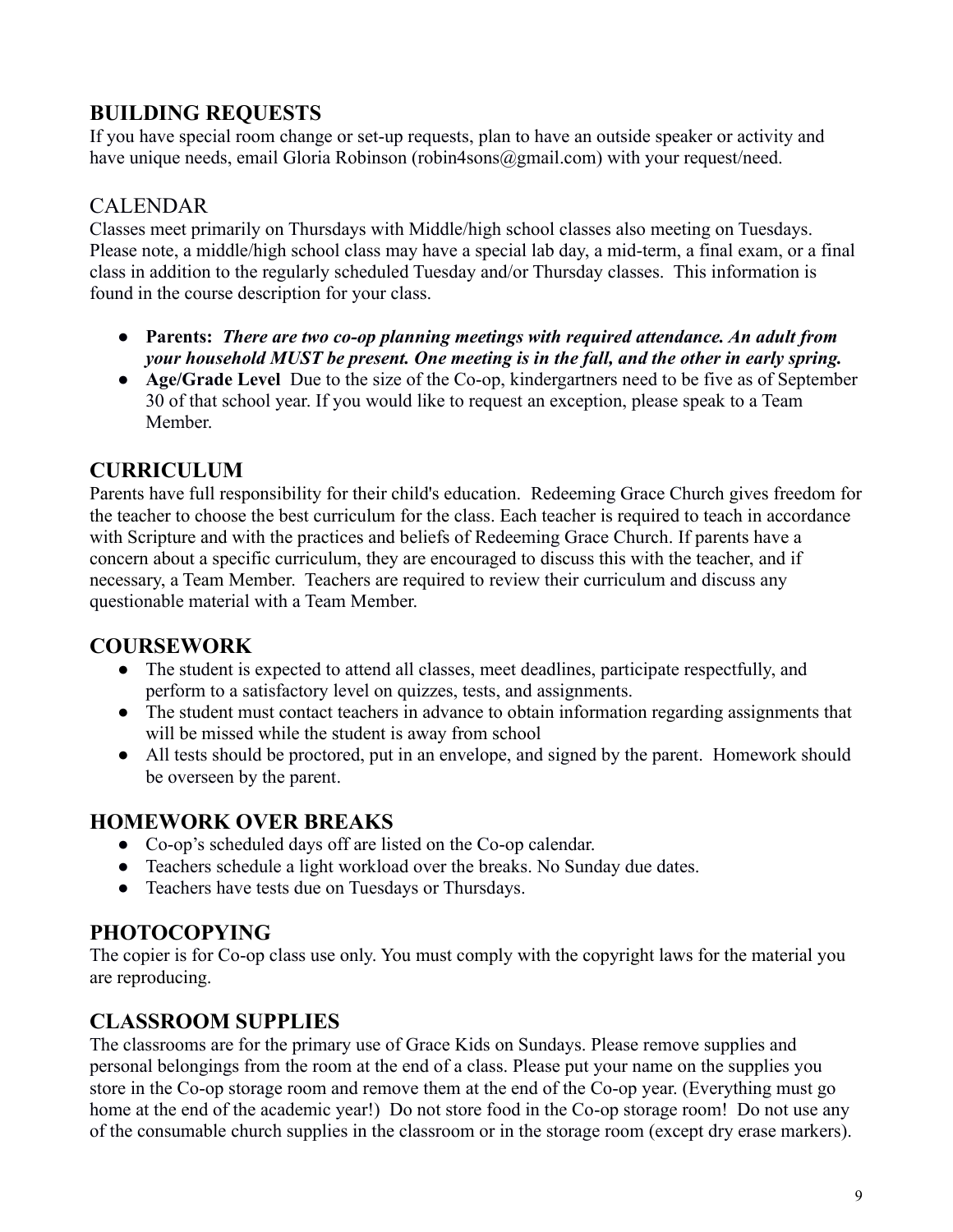- Pick up any trash
- Wipe tables as needed
- Erase white board
- Remove students' belongings
- Vacuum the classroom as needed

#### **LUNCH**

- All students and parents are responsible for:
	- Eating lunch in the basement and/or outside (Exceptions: Tuesday lunchrooms are rooms B07, B05, and B03)
	- Conducting themselves with appropriate deportment
	- Throwing away all trash
	- Cleaning up where they have eaten
	- Arriving at their 1pm class punctually and prepared.
	- All coolers and lunch boxes must be stored on the bakers cart outside the kitchen door and need to be removed by 2:30 pm.

#### **ADULT COFFEE TABLE**

Adults only may help themselves to the coffee, tea, and snacks provided at the coffee table. Please use lids on your hot beverages. This table is for adults and seniors only.

#### **SNACK SALES**

Snacks are available for purchase on the coffee table at Co-op. Students MAY NOT purchase snacks on credit; that option is for adults/teachers only.

#### **SPILLS**

Please report all spills promptly to a Team Member.

#### **KITCHEN USE**

If you need to use the kitchen for your class, please attend kitchen training and make sure you know how to use the equipment properly. If you need the kitchen during Co-op, please talk to a Team Member. In general, please do not use the kitchen for personal use during Co-op. Kitchen use must be scheduled with Sam Bonnett (SBonnet@rgcfairfax.org) prior to its use.

#### **GIVE-AWAY PILE**

Across from the adult beverage table you may put items you wish to give-away. Anything remaining after 2:30 will be thrown away.

#### **FUNDRAISERS**

Co-op has two bake sale fundraisers. We ask that all contributions containing nuts be labeled.

#### **CO-OP CELEBRATION**

Co-Op's celebration is at the end of the academic year in May. Teachers will have the option to have their class present a 2-3 minute stage presentation and/or have a table presentation. All these are presentations by class, not by individuals. There will be a catered dinner along with other activities. Co -op families are encouraged to bring guests. The board reserves the right to approve or deny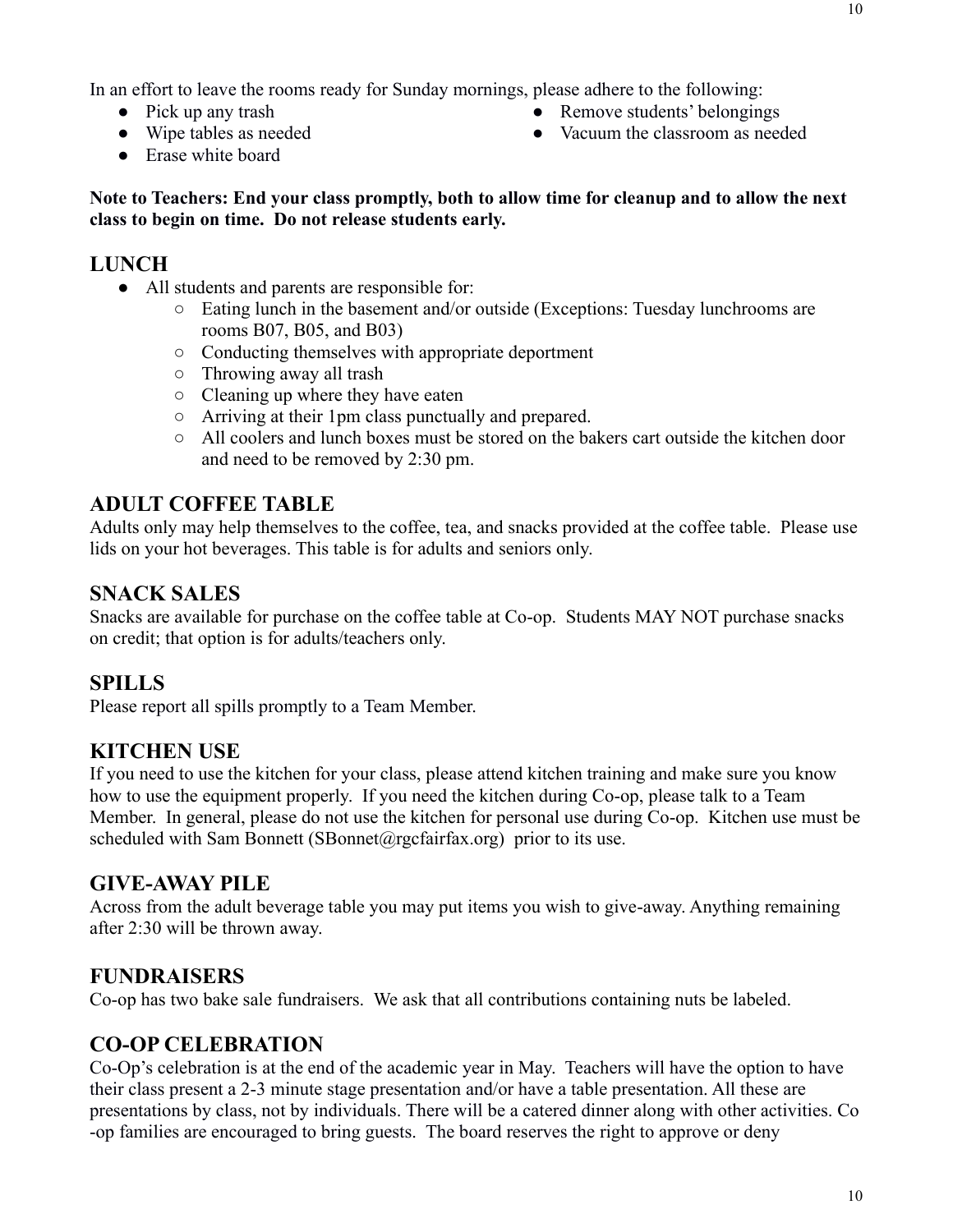## **SAFETY AND SECURITY POLICIES**

#### **INCLEMENT WEATHER POLICY**

#### **Weather delays and cancellations will be emailed by 9pm the night prior to a co-op class day. If Fairfax County Schools are closed (due to road conditions):**

• All Co-op classes are canceled. Teachers may contact their students with any assignments to complete for the following week or with further assignment instructions.

#### **If Fairfax County Schools have delayed openings:**

- On Thursdays, 8:00 AM and 9:00 AM classes will be canceled. The 10:10 AM classes will begin as scheduled.
- On Tuesdays, the 8:00 AM classes will be canceled. The 9:30 AM classes will begin as scheduled.
- If Co-op has a delayed start, but the roads in your area are too dangerous to drive, please stay at home.

You can find FCPS's weather cancellation and delay notices on FCPS's Emergency Announcement website [\(http://www.fcps.edu/news/emerg.htm\)](http://www.fcps.edu/news/emerg.htm).

#### **CHILD PROTECTION POLICY**

- There should be two adults in a classroom with elementary age children at all times.
- When accompanying a child(ren) to the bathroom (or changing a diaper), please take a second adult with you (the hall monitor or an available mom.)
- There are to be no one-on-one teacher/student scenarios in a classroom. (Hallway or lobby is fine.) When you are in a teaching, tutoring, or personal capacity, you as an adult are not in a classroom with only one student. Ensure that there is always either a  $2<sup>nd</sup>$  student (acceptable for post-elementary students) or a  $2<sup>nd</sup>$  adult.
- All teachers and classroom helpers must complete a background check.

#### **FIRE EVACUATION PROCEDURES**

#### **When a fire alarm sounds, teachers and helpers should do the following:**

- Remain calm. The children will take their cues from the teacher and helpers.
- Form a line in the classroom. Once the line is formed, the teacher should lead the line out of the classroom, out of the building, and to the predetermined rally point.
- Evacuation routes and rally points are posted in the classrooms.

## STANDARDS & STUDENT CONDUCT

#### GENERAL GUIDELINES

- All technology shall be handled with care and respect
- Students shall refrain from any activity that would be considered illegal, immoral, or offensive to others. Authoring such material, accessing such sites, or sharing such items with other students is a serious offense.
- Students should avoid behavior that disrupts the educational experiences of their peers.
- Students are only allowed to use school wifi for educational purposes only
- It is the student's responsibility to contact teachers in advance to obtain information regarding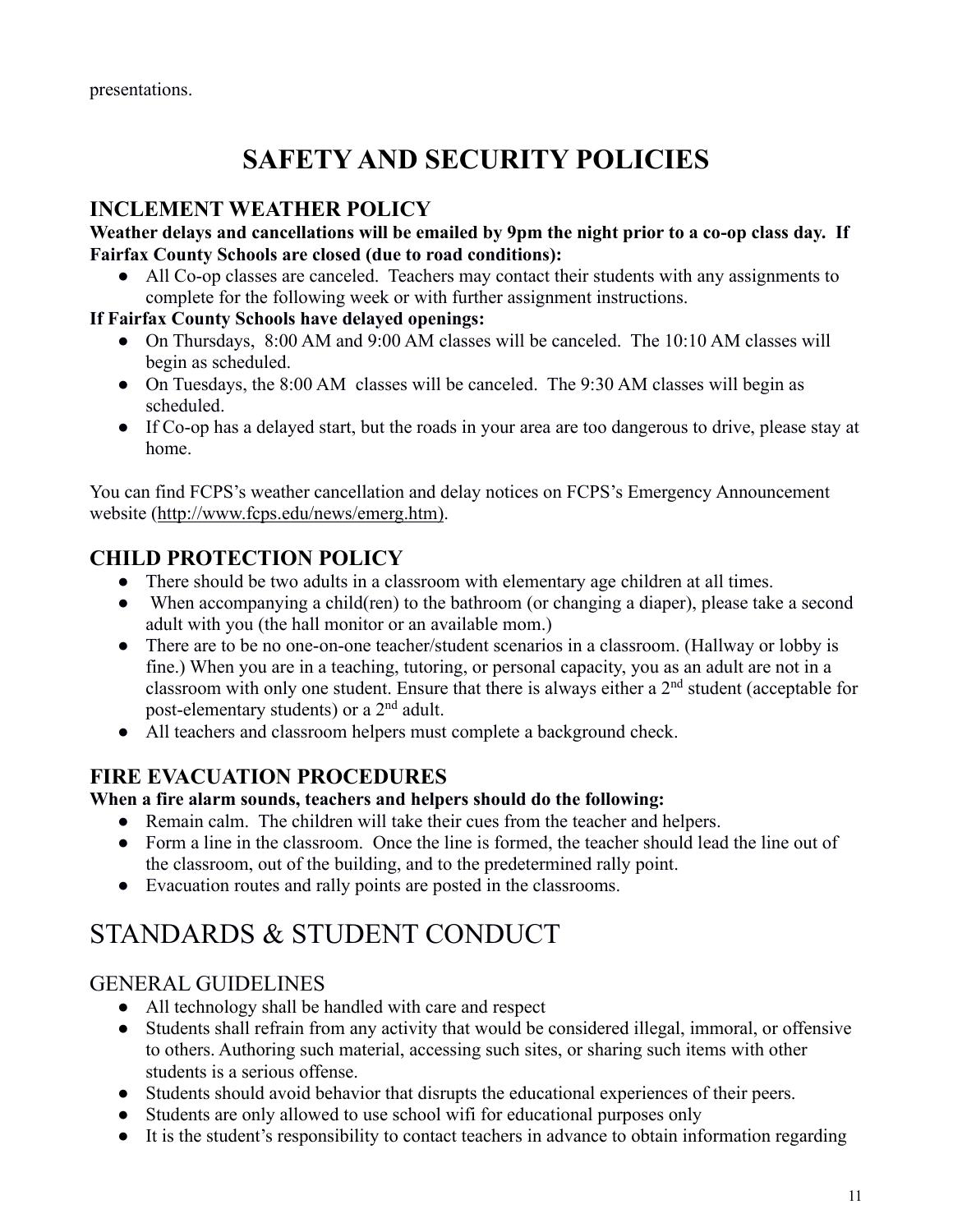● Students are not permitted to use the elevator.

#### **BEHAVIORAL OBJECTIVES**

RGC Co-op students ought to be maturing by God's grace in the following ways:

- **Be respectful toward God, others and themselves (Luke 10:27) as evidenced by:**
	- Reverent behavior during all prayer
	- Respectful disposition toward adults and all others in rightful authority
	- Respectful disposition toward peers
	- Attentive attitude while a teacher is talking or giving instruction
	- Care for hi/sherproperty and the property of others
	- Care and respect for the property of the school
- **Be kind, and compassionate, and forgiving toward others (Eph. 4:32) considering others more important than themselves (Phil. 2:3) as evidenced by:**
	- Cooperative attitude when working with others
	- Quiet, on task behavior during independent work time
	- Considerate behavior in public hallways
	- Promptness to classes
- **Be willing to follow the directions of teachers and others in rightful authority (Romans 13:1) as evidenced by:**
	- Prompt compliance with a request from an adult or another person in authority
	- Diligent completion of work to the best of the student's ability
	- Compliance with RGC co-op policy and procedures

#### **CLASSROOM STANDARDS**

**Promptness:** Students are to arrive to class punctually and prepared.

**Attentiveness:** Students are to listen attentively during all instruction.

**Note Taking:** Students are to take notes during class lectures and discussions.

**Speaking:** Students are to communicate only in a way that honors God and others.

**Working Independently:** Students are to work quietly and are not to seek help from another student unless explicitly permitted to do so.

#### **ANTI-HARASSMENT POLICY**

- RGC co op is a place where all individuals treat each other with dignity and respect, free from all forms of intimidation, exploitation, and harassment whether sexual, racial, or based on nationality, ethnicity, age gender or disability. The co-op includes bullying and cyber-bullying in its definition of harassment.
- The school does not tolerate harassment of students, nor does it tolerate reprisals against any student who makes a harassment complaint.
- Students should go immediately to any teacher, team member, parent or adult to report an issue with harassment.

#### **STUDY HALL**

- Each student must be registered/enrolled for study hall (with a maximum of 2 study halls per day).
- Bring enough schoolwork to do, a book to read, or something quiet to keep busy the entire period.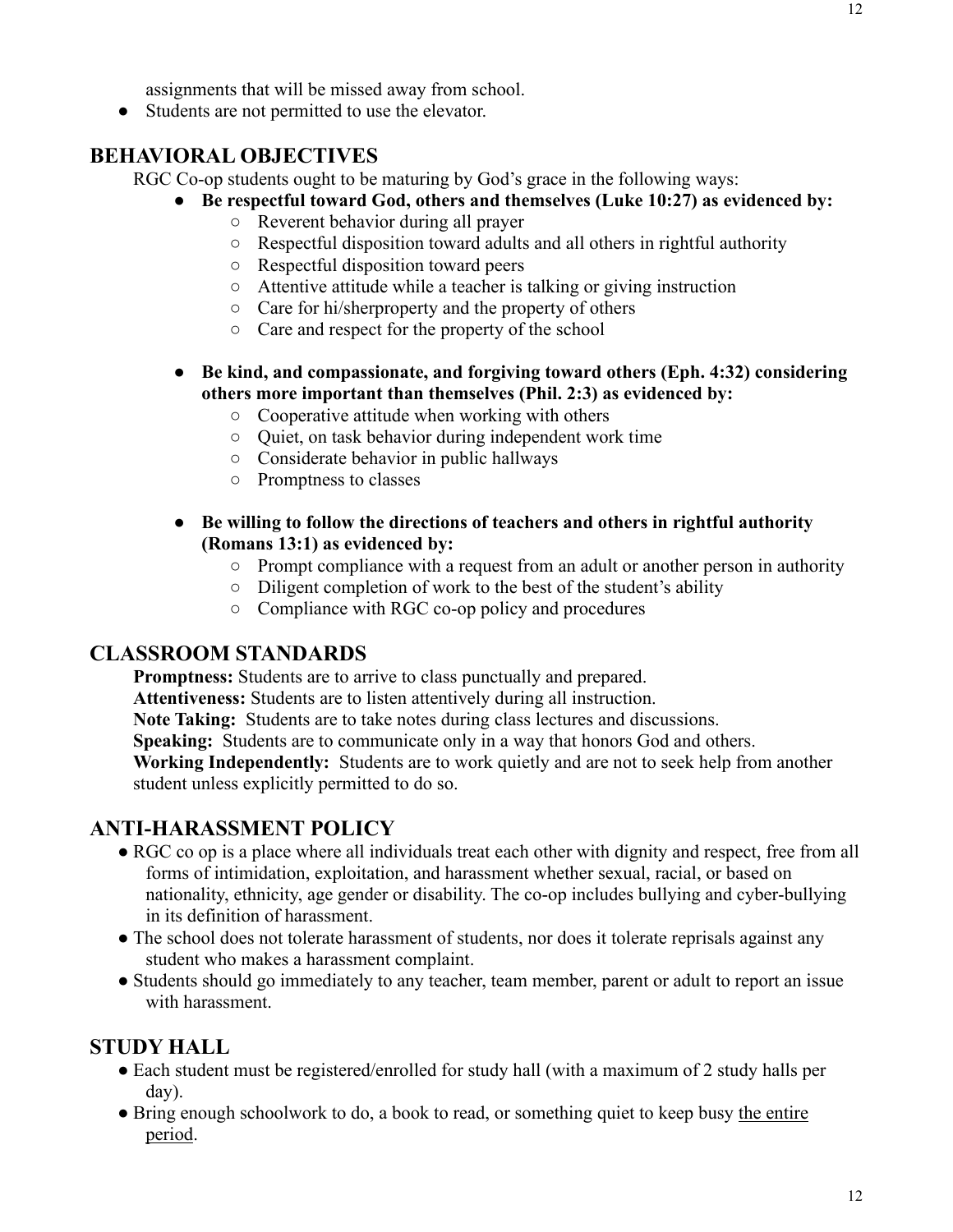- Study hall is for quiet, independent work.
- Headphones/earbuds are allowed.
- Computers are allowed for school work. Students may conduct research or complete school lessons. **No streaming, unless school or class related. Computer screens must be facing the study hall monitor.**
- If a student needs to leave study hall for any reason (i.e. bathroom, talk to Mom, etc...), Ask for permission to leave and tell the study hall monitor where you are going and return promptly. **Students may not leave early** unless prior arrangements have been made with the monitor.
- No food is allowed in study hall.

#### HALLWAYS

Other than the 10-minute breaks between classes and during lunch, **no loitering will be permitted in the hallways or in restrooms**. Students must be in class, in study hall, or with their parent.

#### **DRESS CODE**

Modesty and neatness are expected at all times. All under garments will be covered by clothing at all times.

#### **INAPPROPRIATE ITEMS**

- No weapons or dangerous items allowed on church property.
- Unapproved items will be confiscated and only returned to parents.
- Electronic devices are a distraction to the academic atmosphere and are not allowed at school or These include but are not limited to, iPods, cell phones, and handheld games.
- Cell phones are not to be used in any way during the school day.

#### **CELL PHONES**

Electronic devices are a distraction and are not allowed on school property. These devices include but are not limited to iPods, cell phones, apple watches and handheld games. No student cell phone use on RGC property between the hours of 8am-2:30pm. Contact with parents may be made through a board member. **The Administration has the final authority on the appropriateness of any item brought to the Co-Op, and will administer appropriate consequences.** 

**CONSEQUENCE: Phones will be confiscated by a teacher or other authority and turned in to a Co-op Team member. To obtain the phone at the end of the day parents must pay a fine of \$5. If a student's cell phone is confiscated three times, that student may no longer bring the phone to coop.** 

*Students and Parents should be aware that a more serious misuse of technology may result in immediate parental involvement and a meeting with the Co-op board.*

#### **TARDINESS**

Most Thursday classes are one hour, with a ten-minute break between classes. Most Tuesday classes are 90 minutes with a five-minute break in between classes. Students must arrive on time. If tardiness becomes habitual, it will be treated as a disciplinary matter.

#### ATTENDANCE

- Attendance is expected for every class.
- If a student is going to be absent, parents should notify teachers directly. If illness<sup>\*</sup> or an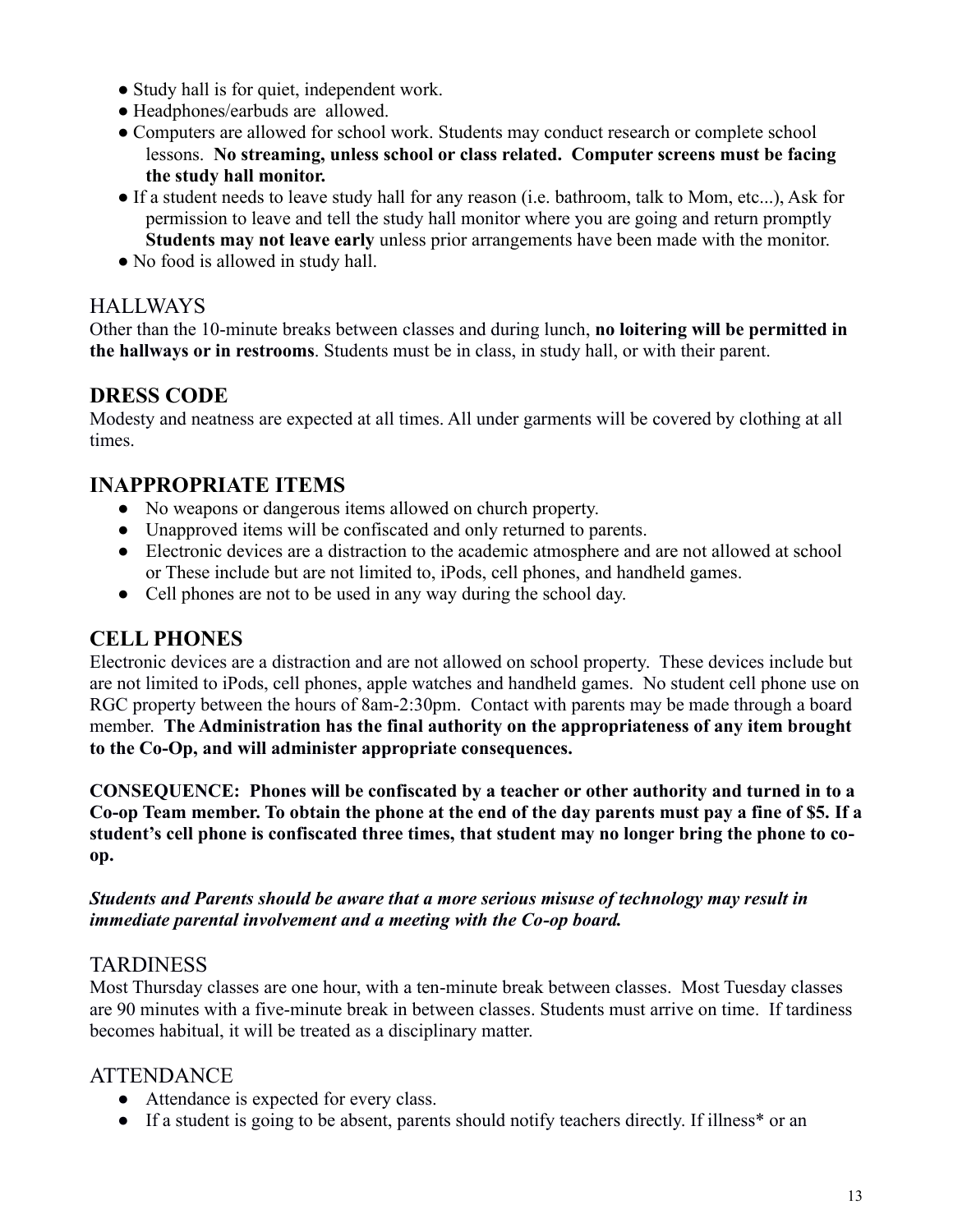emergency should arise, parents should contact each teacher directly as soon as possible.

- Any student who does not attend class for three consecutive weeks without contacting the teacher may be dropped from the class (and his space filled if there is a waiting list).
- ● **It is the student's and/or parent's responsibility to inquire about and make-up missed work.**

#### **ILLNESS**

- Do not send a student to school with an infectious condition (pink eye, fever, diarrhea or vomiting with in the past 24 hours)
- Students are to be fever-free and should not experience vomiting or diarrhea for 24 hours **before returning to co-op**

#### **CHEATING**

If cheating occurs (including plagiarism), the teacher should directly address the student and parent. At a minimum, the student will receive a "zero" grade for that assignment, with other consequences at the discretion of the teacher. If cheating persists, the below steps (#4,5,6) will be followed.

### **DISCIPLINE POLICY**

*Inappropriate conduct:* Inappropriate conduct will be handled by the teacher and is addressed by a progression of consequences which may include, but are not limited to, a loss of privileges, a meeting with the teacher and/or administration, and a parent conference.

*Gross Misconduct:* Gross misconduct or repeated offenses may result in suspension, probation, or expulsion. Examples of such misbehaviors include, but are not limited to the following:

- Bullying (including cyber-bullying)
- Repeated violations of school policy
- Lack of respect for authority in word, attitude or deed
- Lack of respect for peers in word, attitude, or deed
- Violation of the school's anti-harassment policy including but not limited to
	- Verbal harassment
	- Physical harassment
	- Sexual harassment
	- Electronic harassment
	- Foul language, or vulgar gestures
	- Fighting, hitting, spitting, inappropriate contact, or physically aggressive behaviors
	- Inappropriate physical displays of affection
- Stealing, Cheating, lying, forgery or plagiarism
- Leaving school grounds, the class or student group without permission
- Possession or viewing of pornographic material (including laptops or phones)
- Confirmed use or possession of weapons
- Written communication, including text messages via cell phones or personal computers, which discredits or causes offense to Christ or RGC co-op, its teachers, Board, students, parents or others.
- **Violation of the cell phone policy**
- Academic Performance including poor grades, regularly not turning in homework/assignments.

#### **CONSEQUENCES**